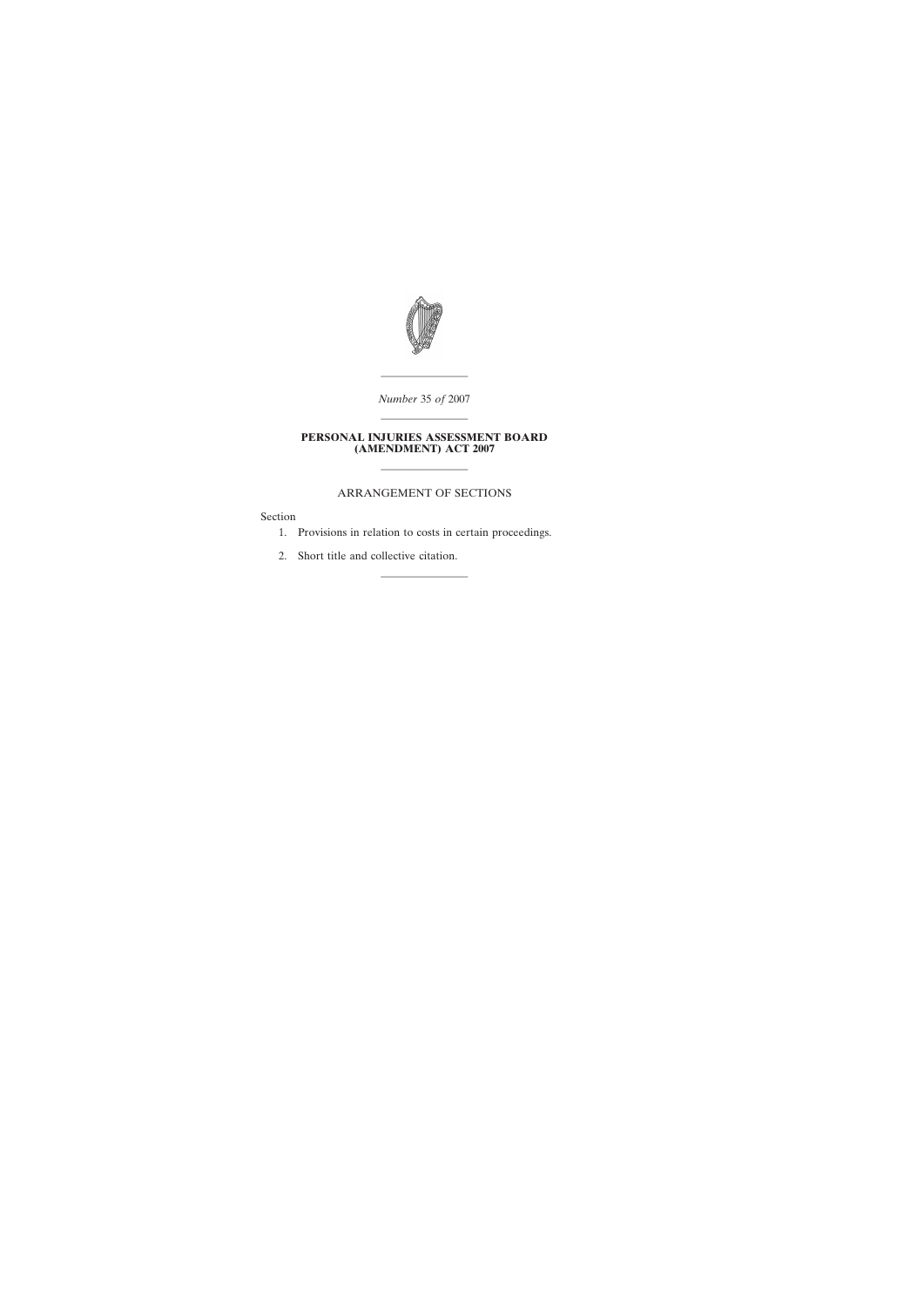# [*No.* **35.**] Personal Injuries Assessment Board [2007.] *(Amendment) Act* 2007*.*

## Acts Referred to

| Civil Liability and Courts Act 2004         | 2004, No. 31 |
|---------------------------------------------|--------------|
| Personal Injuries Assessment Board Act 2003 | 2003, No. 46 |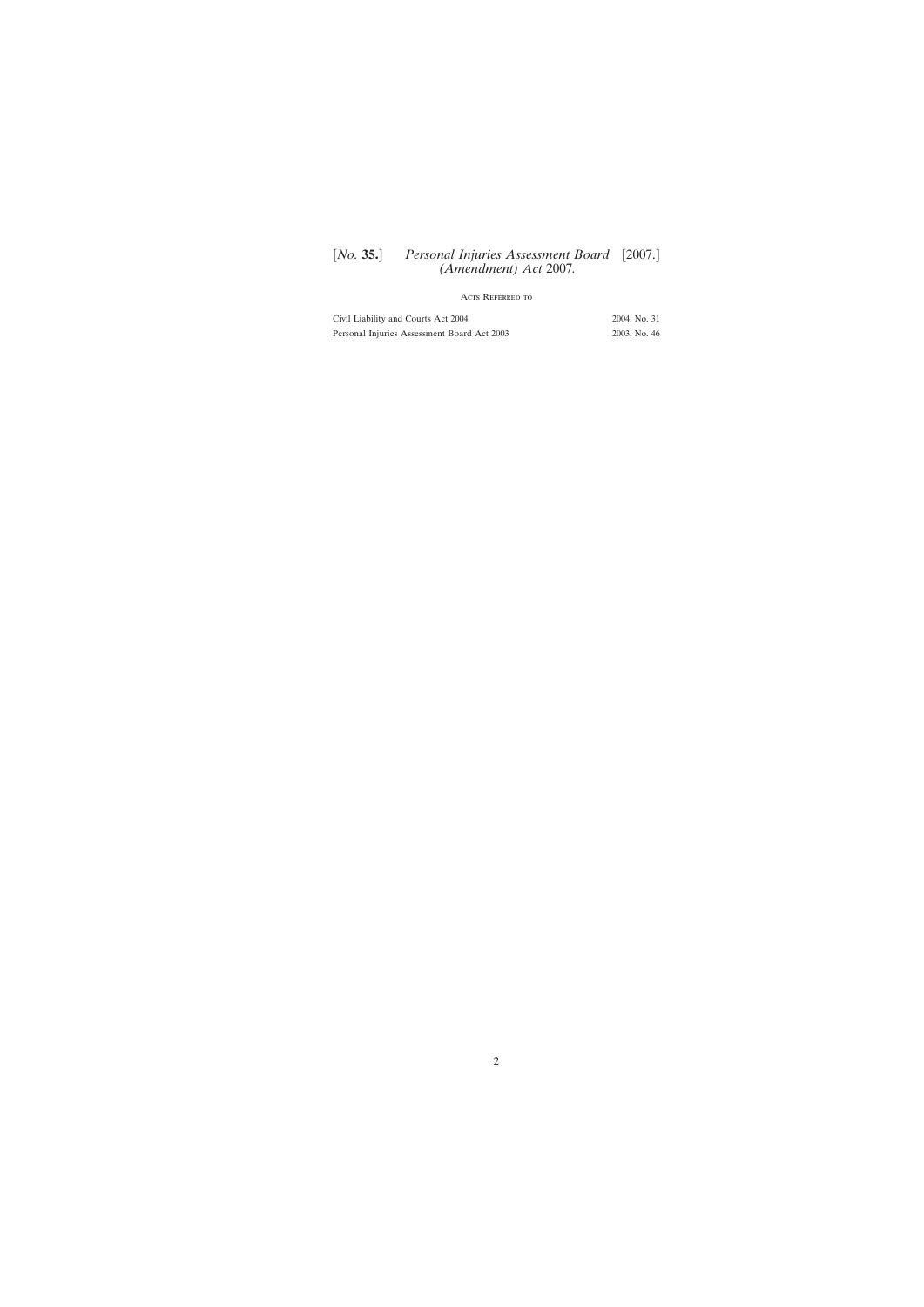

*Number* 35 *of* 2007 ————————

————————

#### **PERSONAL INJURIES ASSESSMENT BOARD (AMENDMENT) ACT 2007**

————————

AN ACT TO AMEND AND EXTEND THE PERSONAL INJUR-IES ASSESSMENT BOARD ACT 2003.

[11*th July*, 2007]

#### BE IT ENACTED BY THE OIREACHTAS AS FOLLOWS:

**1**.—Chapter 4 of Part 2 of the Personal Injuries Assessment Board Provisions in Act 2003 is amended by adding the following sections after section relation to costs in 51:

certain proceedings.

"Costs in proceedings where assessment not respect of that claim. accepted by claimant. 51A.—(1) This section applies to a relevant claim if the following 2 conditions are satisfied in (2) Those conditions are that—

(*a*) the claimant either—

- (i) has made a statement in writing, in response to a notice under section 30, that he or she does not accept an assessment of the relevant claim, or
- (ii) is deemed, by virtue of section 31, not to have accepted that assessment,

#### and

- (*b*) a respondent either—
	- (i) has made a statement in writing, in response to a notice under section 30, that he or she does accept the foregoing assessment, or
	- (ii) is deemed, by virtue of section 31, to have accepted the foregoing assessment.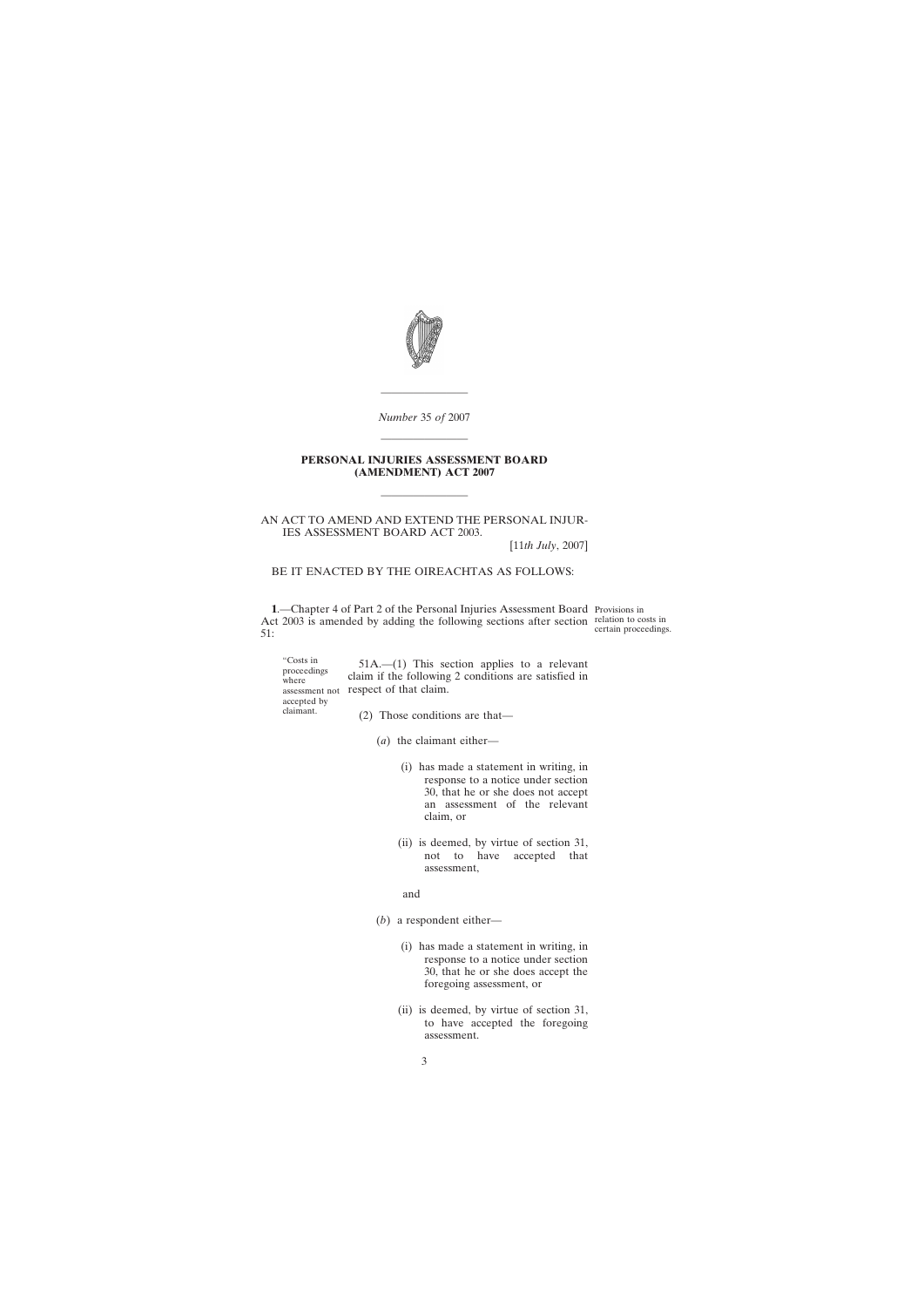(3) Subject to subsections (6) and (7), if, as respects a relevant claim to which this section applies, a claimant brings proceedings in accordance with this Act—

- (*a*) no award of costs nor any other order providing for payment of costs may be made in favour of the claimant where the amount of damages (if any) awarded on foot of, or accepted in settlement of, those proceedings does not exceed the amount of the assessment referred to in subsection (2), and
- (*b*) where the amount of damages (if any) awarded on foot of those proceedings does not exceed the amount of the assessment referred to in subsection (2), the court, in those proceedings, may, in its discretion, order the claimant to pay all or a portion of the costs of the defendant or defendants.

(4) In subsection (3) 'proceedings' means proceedings against—

- (*a*) one or more persons who consented, in accordance with this Part, to the making of an assessment of the relevant claim or on whose part a failure of the kind referred to in section  $14(1)(b)$ occurred in relation to the relevant claim (or both), or
- (*b*) both—
	- (i) one or more persons referred to in paragraph (*a*), and
	- (ii) one or more non-participating respondents (within the meaning of section 15),

whether or not the proceedings are also against one or more non-accepting respondents (within the meaning of section 34).

(5) Subsection (3) applies notwithstanding sections 37 and 51.

(6) Subsection (3) does not apply if, in the proceedings referred to in that subsection—

- (*a*) a formal offer (within the meaning of section 17 of the Civil Liability and Courts Act 2004) is made by a defendant and the amount of the offer is not equal to the amount of the assessment referred to in subsection (2), or
- (*b*) a payment into court of a sum of money in satisfaction of the cause of action or